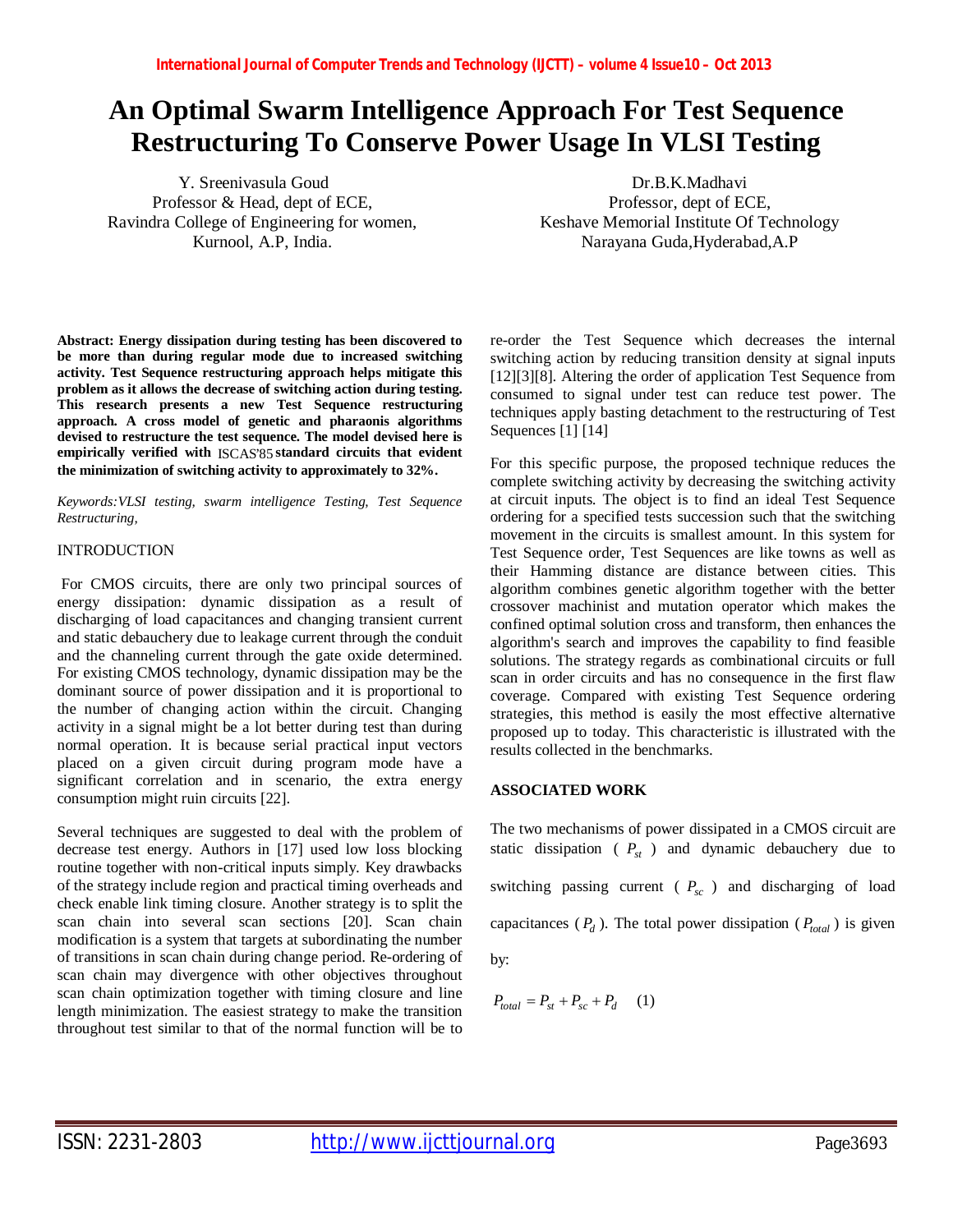In above three parts,  $P_d$  is the main source of power dissipation.  $P_d$  can be considered using the subsequent equation:

$$
P_d = \frac{1}{2}\alpha CV_{dd}^2 f \quad (2)
$$

where,  $V_{DD}$  and C are the power supply voltage and the entire

capacitance of circuit, correspondingly. These values depend on the selected technology and cannot be attuned in the design phase. F is the clock frequency and is determined based on the normal process of circuit slightly than the test mode.  $\alpha$  Is the incidence probability of a transition.

To decrease power expenditure in the design phase, the frequent way is to decrease the switching activity since this factor completely depends on the propose and test policy. Therefore, the aim is to find out the finest order of Test Sequence application to minimize power indulgence. The test set restructuring can be concentrated to the well-known peripatetic salesman problem [18][5][11][19] where the personage Test Sequences are the cities and the Hamming distance among any two Test Sequences is the distance among those two cities and we locate the shortest path way to complete the minimum switching motion. The difficulty can be describes as follows:

Given an undirected graph  $G = (V, E)$  where  $V = {V_1, V_2, ... V_n}$  to find path  $\langle V_1, V_2, \dots V_n \rangle$ , such that for  $i_j = \{1, \dots n\} \forall j$ , each summit from the graph can be visited once and only once.

#### **TEST SEQUENCE RESTRUCTURING**

Considering pharaonis algorithm have the optimistic feedback effect and convergence simply to a local optimum. Simultaneously, intersect machinist and mutation operator of inherent algorithm can develop diversity of solution. Henceforth genetic algorithm can be entrenched into the pharaonis algorithm [16][9]. Algorithm for Test Sequence reorganizing based on pharaonis algorithm and genetic algorithm is illustrated as follows:

Parameter initialization.:

Let  $t = 0$ , iteration times  $E_t = 0$  and the maximal

iteration times be  $E_{t_{\text{max}}}$ ,  $\eta_{ij}(t) = \frac{1}{d_{ij}}$  $E_{t\max}, \eta_{ij}(t) = \frac{1}{d}$ 

where  $d_{ij}$  is the basting detachment between Test Sequences  $i$  and  $j$ .

Set the n pharaonis on the n basics.

Let the initialization in sequence for each edge on the directed graph be  $\tau_{ii}(t)$ ,

where const denotes invariable and the initial time be  $\Box \tau_{ii}(0) = 0$  To encode

- 1. Let iteration times be  $E_t \leftarrow E_t + 1$
- 2. Let the catalog number for ant taboo list be  $k = 1$
- 3. Let the number of pharaonis be  $k \leftarrow k+1$
- 4. The character ant chooses the city  $j(j \in \{C tabu_k\})$ to move to according  $P_{ij}^k(t)$
- 5. Modify the indicator of taboo list which indicates the original city that the ant attempts to shift to after pick and then add this city to the prohibited list for the ant
- 6. If set C is not visited systematically, that is,  $k < n$ , then go to step 4, else execute step 9
- 7. On the pharaonis character crossover and variation
- 8. Update the in sequence according  $\tau_{ii}(t+n)$ ,  $\tau_{ii}(t)$ ,  $\Box \, \tau^k_{\;\;ij}(t)$
- 9. If the conditions for loop terminates are fulfilled, that is, if iteration times subjects to  $N > E_{t_{\text{max}}}$ , jump

opening the loop and output the results, else clear the forbidden list and jump step 2

 $\tau^{k}{}_{ij}$ ,  $\tau_{ij}(t+n)$ ,  $\Box \tau_{ij}(t)$   $\Box \tau^{k}{}_{ij}(t)$  and  $P^{k}{}_{ij}(k)$  is calculating according to [6].

### **EXPERIMENTAL RESULTS**

Experimental results pedestal on ISCAS'85 benchmark circuits are executed. In these experiments, only the dynamic power rakishness is considered since it is the foremost term in the total power expenditure of CMOS circuits.

Table 1:

Results on Test Sequence restructuring

| Circuit Model | Beginning   | Closing level | Progress       |
|---------------|-------------|---------------|----------------|
|               | level       | Transitions   | observed<br>in |
|               | Transitions |               | percentage     |
| 27-channel    | 2962        | 1831          | 38.01          |
| interrupt     |             |               |                |
| controller    |             |               |                |
| 8-bit ALU     | 7637        | 5499          | 28.01          |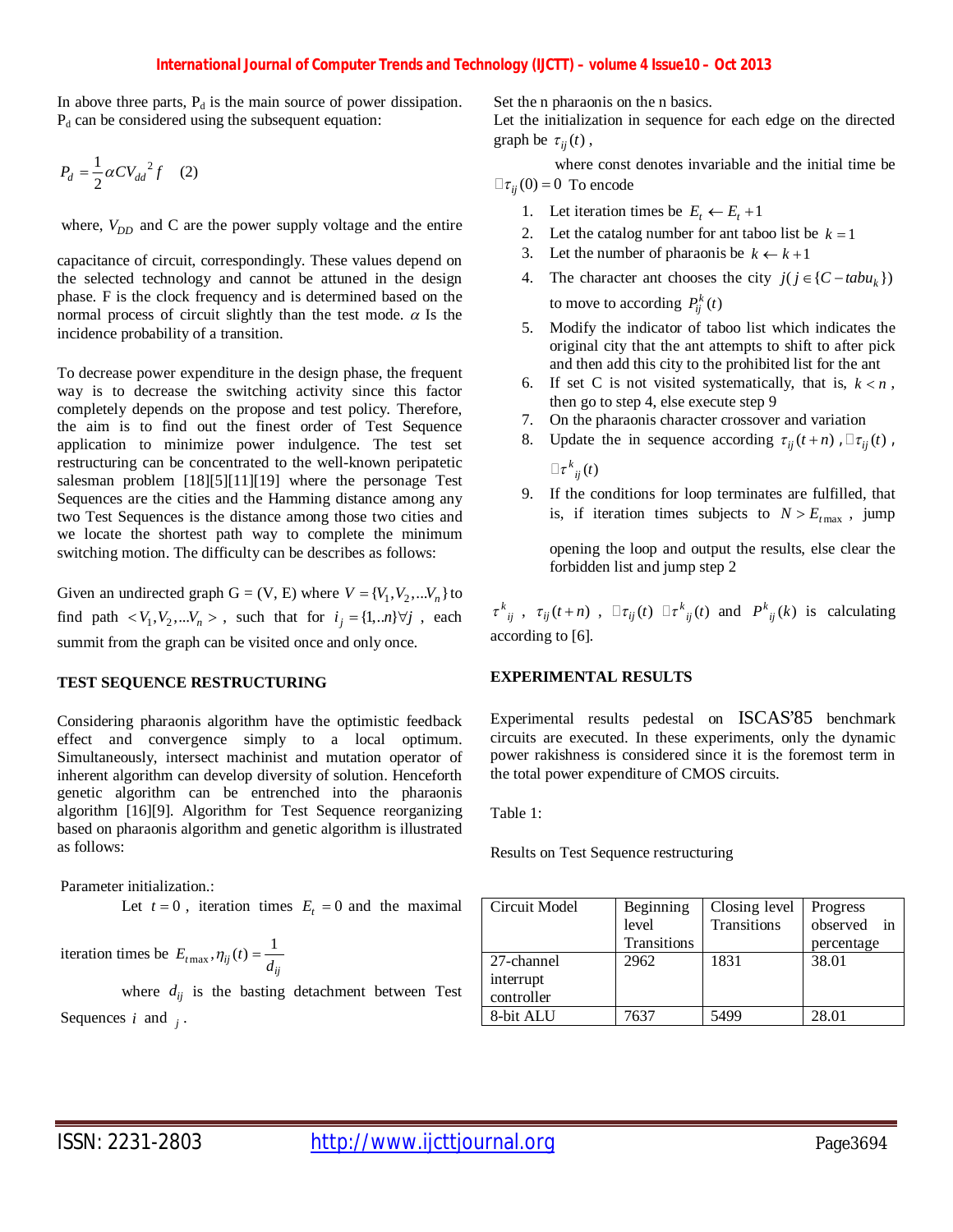| 32-bit SEC circuit | 16534  | 12456  | 24.64 |
|--------------------|--------|--------|-------|
| 16-bit SEC/DED     | 41100  | 28426  | 30.82 |
| circuit            |        |        |       |
| 12-bit ALU and     | 46588  | 30621  | 36.41 |
| controller         |        |        |       |
| 9-bit ALU          | 111522 | 88735  | 21.35 |
| $32$ -bit          | 284659 | 206532 | 30.98 |
| adder/comparator   |        |        |       |

Realized experimental results are given in Table 1. The very first line denotes the sort of the third column, the 2nd and signal denotes the total number of changes before using proposed criteria and that after using proposed criteria. The next column is the percent of power dissipation reduction.

It truly can be found that in the very best situation the proposed approach lessens the power dissipation for circuit 27-channel interrupt controller by 38.13%, while in the worst case, power dissipation for circuit 12-bit ALU and controller by 21.33%. The regular power dissipation is condensed by 30.05%. For several circuit, circuit transition activities are reduced by the proposed method somewhat.

# **CONCLUSIONS**

Because the technology has scaled down from sub-micron to nanometer region, energy minimization problem has become quite significant both during design and trial of VLSI circuits. In this research, a new approach predicated on pharaonis algorithm and genetic algorithm Optimization for Test Sequence restructuring is proposed for reduces the total energy dissipation through Test Sequence restructuring. This loom is an effective procedure for saving check power during testing will not the fault coverage and as it needs no additional DFT logic. The switching action for your proposed criteria is lowered compared with that received by restructure before. Tests have been performed on ISCAS'85 standard circuits and the results demonstrate that for several circuits, this restructuring approach may obtain an important lessening in test application power utilization. This approach doesn't involve at any given stage reordering of the of check cells that might be used for future work.

## **REFERENCES**

[1] Attofian, E., S. Hatami, Z. Navabi, M. Safaie and A.A. Kusha, 2003. A new low-power scan-path architecture. Proceedings of the 4th Workshop on RTL and High Level Testing, November 20-21, 2003, China, pp: 91- 95.

- [2] Bala G.J. and J.R.P. Perinbam, 2006. A novel low power adiabatic data compressor. Inform. Technol. J., 5: 25-29.
- [3] Chakrabarty, S. and V. Dabholkar, 1994. Minimizing power dissipation in scan circuits during test application. Proceedings of IEEE International Workshop on Low Power Design, April 1994, Napa, CA, USA., pp: 51-56.
- [4] Chang, C., L. Gao, H. Kou, X. Liu, Z. Qin and G. Xu, 2010. An integrity batch report scheme based on the waiting stack. Inform. Technol. J., 9: 79-88.
- [5] Chattopadhyay, S. and N. Choudhary, 2003. Genetic algorithm based approach for low power combinational circuit testing. Proceedings of the 16th IEEE International Conference on VLSI Design, January 4-8, 2003, New Delhi, India, pp: 552-557.
- [6] Dorigo, M., M. Birattari and T. Stutzle, 2006. Pharaonis optimization. IEEE Comput. Intell. Magaz.,1:28-39.
- [7] Elshoukry, M., M. Tehranipoor and C.P. Ravikumar, 2005. Partial gating optimization for power reduction during test application. Proceedings of the 14th Asian Test Symposium, December 18-21, 2005, Calcutta, India, pp: 242-247.
- [8] Girard, P., L. Guiller, C. Landrault and S. Prabossoudobitch, 1999. A Test Sequence technique for switching activity reduction during test operation. Proceedings of the 9th Great Lakes Symposium On VLSI, 1999, March 4-6, 1999, Ypsilanti, MI, pp: 24-27.
- [9] Gu, Y., Y. Li, J. Xu and Y. Liu, 2011. Novel model based on wavelet transform and GA-fuzzy neural network applied to short time traffic flow prediction. Inform. Technol. J., 10: 2105-2111.
- [10] Huang, T.C. and K.J. Lee, 2001. Token scan cell for low power testing. Electron. Lett., 37: 678-679.
- [11] Jelodar, M.S. and K. Mizanian, 2006. Power aware scan-based testing using genetic algorithm. Proceedings of the Canadian Conference on Electrical and Computer Engineering, May 2006, Ottawa, ON, Canada, pp: 1905-1908.
- [12] Kavousianos, X., D. Bakalis, M. Bellos and D. Nikolos, 2004. An efficient Test Sequence ordering method for low power testing. Proceedings of the IEEE Computer Society Annual Symposium on VLSI, February 19-20, 2004, Louisiana, USA., pp: 285-288.
- [13] Kundu, S., S.K. Kumar and S. Chattopadhysy, 2009. Test pattern selection and customization targeting reduced dynamic and leakage power consumption. Proceedings of the Asian Test Symposium, November 23-26, 2009, Taichung City, Taiwan, pp: 307-312.
- [14] Latypov, P.K., 2001. Energy saving testing of circuits. Autom. Remote Control, 62: 653-655.